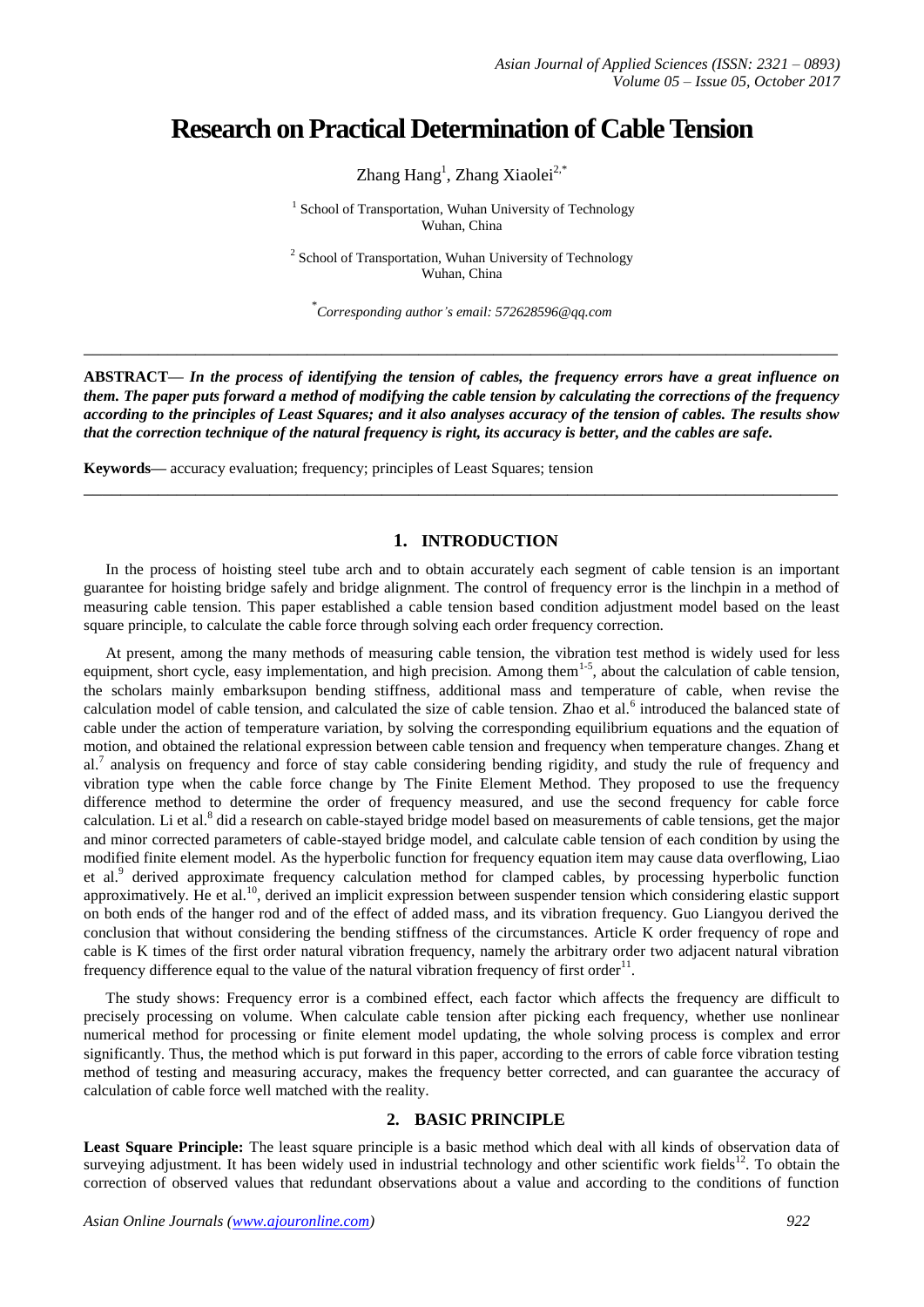model which a measurement result is uncertain. It can make the calculation values are close to the true value. It accords with ∆tD-1∆=min<sup>13</sup>, Where ∆ is random error vector of observation, D is a prior covariance matrix of observation vector.

Cable Tension Characteristic Equation: When the homogeneous cable vibrate transversely, cable tension<sup>14</sup>, is:

$$
T_K = \frac{\rho A L^2 W_K^2}{K^2 \pi^2} - EI(\frac{K\pi}{L})^2
$$

Where,  $T_K$ : the corresponding cable tension of the K order frequency; EI: the bending rigidity of a cable;  $\rho A$ : The quality of the unit length of a cable; L: cable length; W: the K order natural frequency of a cable.

(1)

Given two any order frequency. For  $W=2\pi f_k$  and calculation of cable tension turn Eq.(1) into:

$$
T = \left(\frac{n^2}{k^2} \cdot f_k^2 - \frac{k^2}{n^2} \cdot f_n^2\right) \cdot \frac{1}{n^2 - k^2} \cdot (4\rho A L^2)
$$
 (2)

Where,  $f_k$  and  $f_n$  are the K and N order frequency. Eq.(2) show that if given two any order frequency, the cable tension can be calculated.

### **3. THE LEAST SQUARE CALCULATION OF CABLE TENSION**

**Condition Adjustment Model Cable:** internal force is recognized mainly by measuring its natural frequency. When the cable is not too long, the bending stiffness influence is large on high order modes. Therefore, in the process of measurement, should pick up the low order natural frequency (usually 4 order) to calculate <sup>15,16</sup>.

According least square principle, there are two observation equation of excess condition:

$$
\hat{T}_{1,2} - \hat{T}_{2,3} = 0
$$
\n
$$
\hat{T}_{1,2} - \hat{T}_{1,4} = 0
$$
\n(3)\n(4)

Where  $\hat{T}_{i,j}$  is the theoretical value of cable tension in the *I* and *j* order frequency. Let  $T_{i,j}$  be the calculated value of cable tension in the corresponding frequency, and its correction number is  $\Delta_{i,j}$ . The Eq. (3) and Eq. (4) can be reduced to

$$
\Delta_{1,2} - \Delta_{2,3} - W_1 = 0
$$
\n
$$
\Delta_{1,2} - \Delta_{2,4} - W_2 = 0
$$
\n(5)\n(6)

Where:  $W_1 = -(T_{1,2} - T_{2,3})$ ,  $W_2 = -(T_{1,2} - T_{1,4})$ .

From Eq.(5), Eq.(6) and Eq.(2), for solving the correction number  $\Delta_{i,j}$  of cable tension is actually solving the correction number  $\Delta$  of frequency *f*. Eq.(2) is processed by perfect differential, and combine with Eq.(5) and Eq.(6) to  $a_1\Delta_1 + a_2\Delta_2 + a_3\Delta_3 - W_1 = 0$ 

$$
a_1 \Delta_1 + a_2 \Delta_2 + a_3 \Delta_3 - w_1 = 0 \tag{7}
$$
  

$$
b_1 \Delta_1 + b_2 \Delta_2 + b_4 \Delta_4 - W_2 = 0 \tag{8}
$$

Where  $a_i$  and  $b_i$  are corresponding coefficients(*i*=1,2,3,4). For Eq.(7) and Eq.(8), the equation can be written as  $A \cdot \Delta - W = 0$ 

 $(9)$ 

Where: 
$$
A = \begin{bmatrix} a_1 a_2 a_3 0 \\ b_1 b_2 0 b_4 \end{bmatrix}
$$
,  $\Delta = (\Delta_1 \Delta_2 \Delta_3 \Delta_4)^T$ ,  $W = (W_1 \ W_2)^T$ .

**Calculation of Cable Tension:** Eq.(9) is the condition adjustment model. The correction number  $\Delta$  can be calculated by each order frequency value and the least square principle. Each order frequency value is

$$
\hat{f}_i = f_i + \Delta_i \tag{10}
$$

Where,  $\hat{f}_i$ : the correction value of each order frequency;  $f_i$ : the measured value of each order frequency. Solving Eq.(2) for cable tension *T*, substituting for  $\hat{f}$  from Eq.(10), then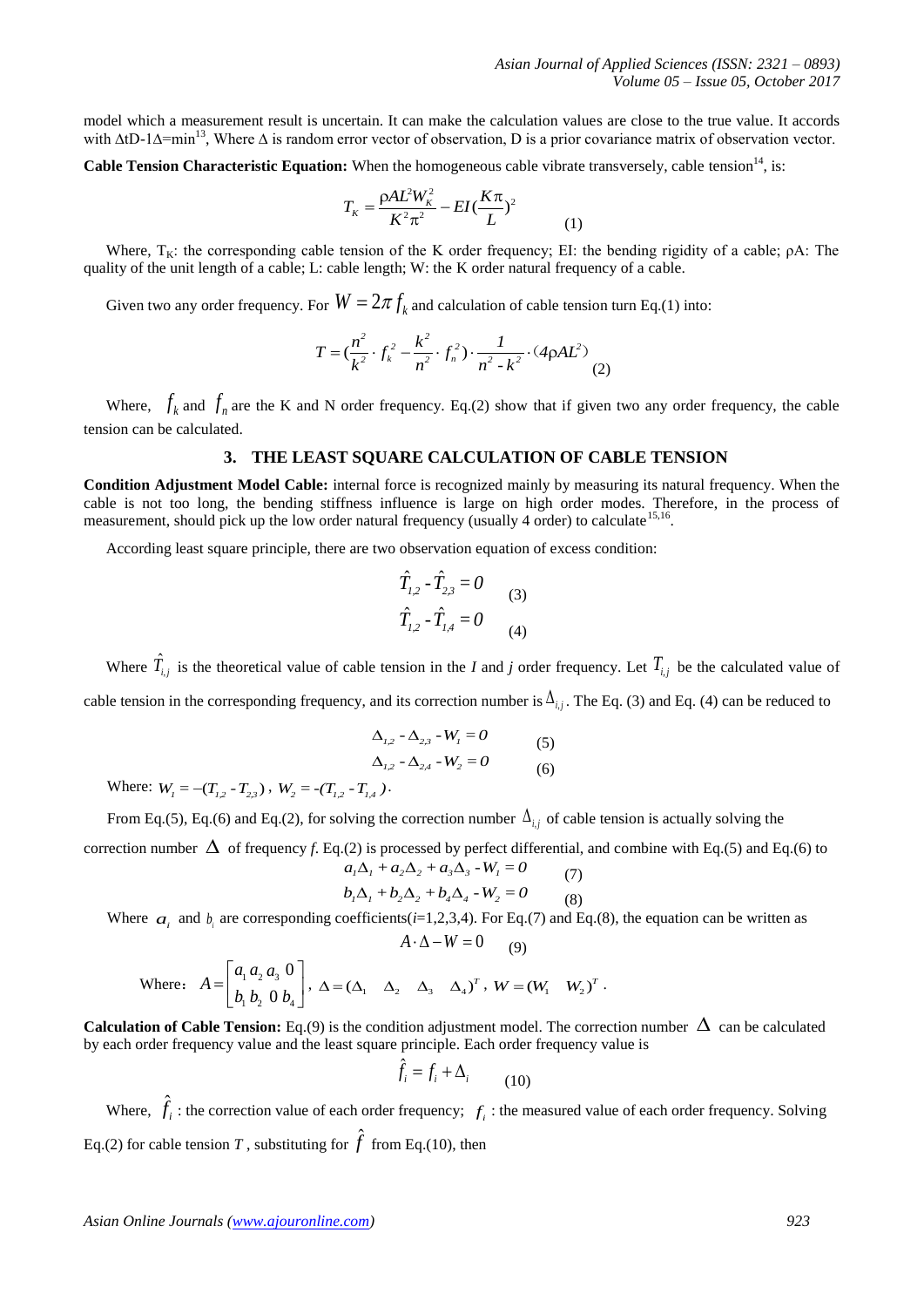$$
\hat{T} = (\frac{n^2}{k^2} \cdot \hat{f}_k^2 - \frac{k^2}{n^2} \cdot \hat{f}_n^2) \cdot \frac{4\rho A L^2}{n^2 - k^2}
$$
(11)

$$
m_{T} = \pm \sqrt{c_{1}^{2} m_{f_{k}}^{2} + c_{2}^{2} m_{f_{n}}^{2} + c_{3}^{3} m_{L}^{2}} \cdot \frac{4 \rho A L^{2}}{n^{2} - k^{2}}
$$
(12)

$$
m_{f_k} = m_{f_n} = \pm 0.01 H_z
$$
;  $m_L = \pm 1mm^{17}$ .

$$
m_{\overline{r}} = \pm \frac{m_r}{\sqrt{n}} \tag{13}
$$

## **4. RESULT AND DISCUSSION**

|                                                                                                                     |               |                         | Where, $c_1 = \frac{2n^2 \cdot \hat{f}_k}{k^2}$ , $c_2 = \frac{2k^2 \cdot \hat{f}_n}{n^2}$ , $c_3 = \frac{2}{L} (\frac{n^2}{k^2} \cdot \hat{f}_k^2 - \frac{k^2}{n^2} \cdot \hat{f}_n^2)$ ; $m_{f_k}$ and $m_{f_n}$ are the mean square error of                                                                          |                         |                       |
|---------------------------------------------------------------------------------------------------------------------|---------------|-------------------------|--------------------------------------------------------------------------------------------------------------------------------------------------------------------------------------------------------------------------------------------------------------------------------------------------------------------------|-------------------------|-----------------------|
|                                                                                                                     |               |                         | measurement in the K and N order frequency; $m_l$ is the mean square error of cable length. Setting                                                                                                                                                                                                                      |                         |                       |
| $m_{f_i} = m_{f_i} = \pm 0.01 H_z$ ; $m_L = \pm 1mm$ <sup>17</sup> .                                                |               |                         |                                                                                                                                                                                                                                                                                                                          |                         |                       |
|                                                                                                                     |               |                         | In the process of hoisting steel tube arch, the average of the calculated tension in each order frequency regards a<br>cable tension. The mean square error of arithmetic average is                                                                                                                                     |                         |                       |
|                                                                                                                     |               |                         |                                                                                                                                                                                                                                                                                                                          |                         |                       |
|                                                                                                                     |               |                         | $m_{\bar{T}} = \pm \frac{m_T}{\sqrt{n}}$ (13)                                                                                                                                                                                                                                                                            |                         |                       |
|                                                                                                                     |               |                         | Where, $m_{\overline{r}}$ is the mean square error of arithmetic average. The <i>n</i> is the measurement time of tension.                                                                                                                                                                                               |                         |                       |
|                                                                                                                     |               |                         | 4. RESULT AND DISCUSSION                                                                                                                                                                                                                                                                                                 |                         |                       |
|                                                                                                                     |               |                         |                                                                                                                                                                                                                                                                                                                          |                         |                       |
|                                                                                                                     |               |                         | girder and main arch, the internal force distribution of completed bridge main girder and main arch <sup>18</sup> .<br>Tab.1 shows the measured value of four order frequency and the correction value of each order frequency by<br>square method; Tab.2 shows the calculated value of cable tension in each frequency. |                         |                       |
| before and after, influences directly on the quality of engineering construction, the alignment of completed bridge |               |                         | Tab.1 The calculation results of Natural frequency                                                                                                                                                                                                                                                                       |                         |                       |
|                                                                                                                     | Cable         |                         | <b>Measured frequency /Hz</b>                                                                                                                                                                                                                                                                                            | Correction<br>value /Hz | adjusted<br>value /Hz |
|                                                                                                                     |               | $f_1$                   | 11.00                                                                                                                                                                                                                                                                                                                    | $-0.27$                 | 10.73                 |
|                                                                                                                     | A             |                         | 21.50                                                                                                                                                                                                                                                                                                                    | $-0.07$                 | 21.43                 |
|                                                                                                                     |               | $f_2$<br>$f_3$          | 32.00                                                                                                                                                                                                                                                                                                                    | 0.26                    | 32.26                 |
|                                                                                                                     |               | $f_A$                   | 43.25                                                                                                                                                                                                                                                                                                                    | $-0.10$                 | 43.15                 |
|                                                                                                                     |               | $\mathbf{f}_1$          | 8.50                                                                                                                                                                                                                                                                                                                     | 0.00                    | 8.50                  |
|                                                                                                                     | $\, {\bf B}$  | $f_2$                   | 17.00                                                                                                                                                                                                                                                                                                                    | $-0.09$                 | 16.91                 |
|                                                                                                                     |               | $f_3$                   | 25.25<br>33.75                                                                                                                                                                                                                                                                                                           | 0.10<br>$-0.03$         | 25.35<br>33.72        |
|                                                                                                                     |               | $f_4$                   | 18.50                                                                                                                                                                                                                                                                                                                    | $-0.12$                 | 18.38                 |
|                                                                                                                     |               | $f_1$                   | 37.00                                                                                                                                                                                                                                                                                                                    | $-0.21$                 | 36.79                 |
|                                                                                                                     | $\mathcal{C}$ | $\mathbf{f}_2$<br>$f_3$ | 55.00                                                                                                                                                                                                                                                                                                                    | 0.32                    | 55.32                 |

**Tab.1** The calculation results of Natural frequency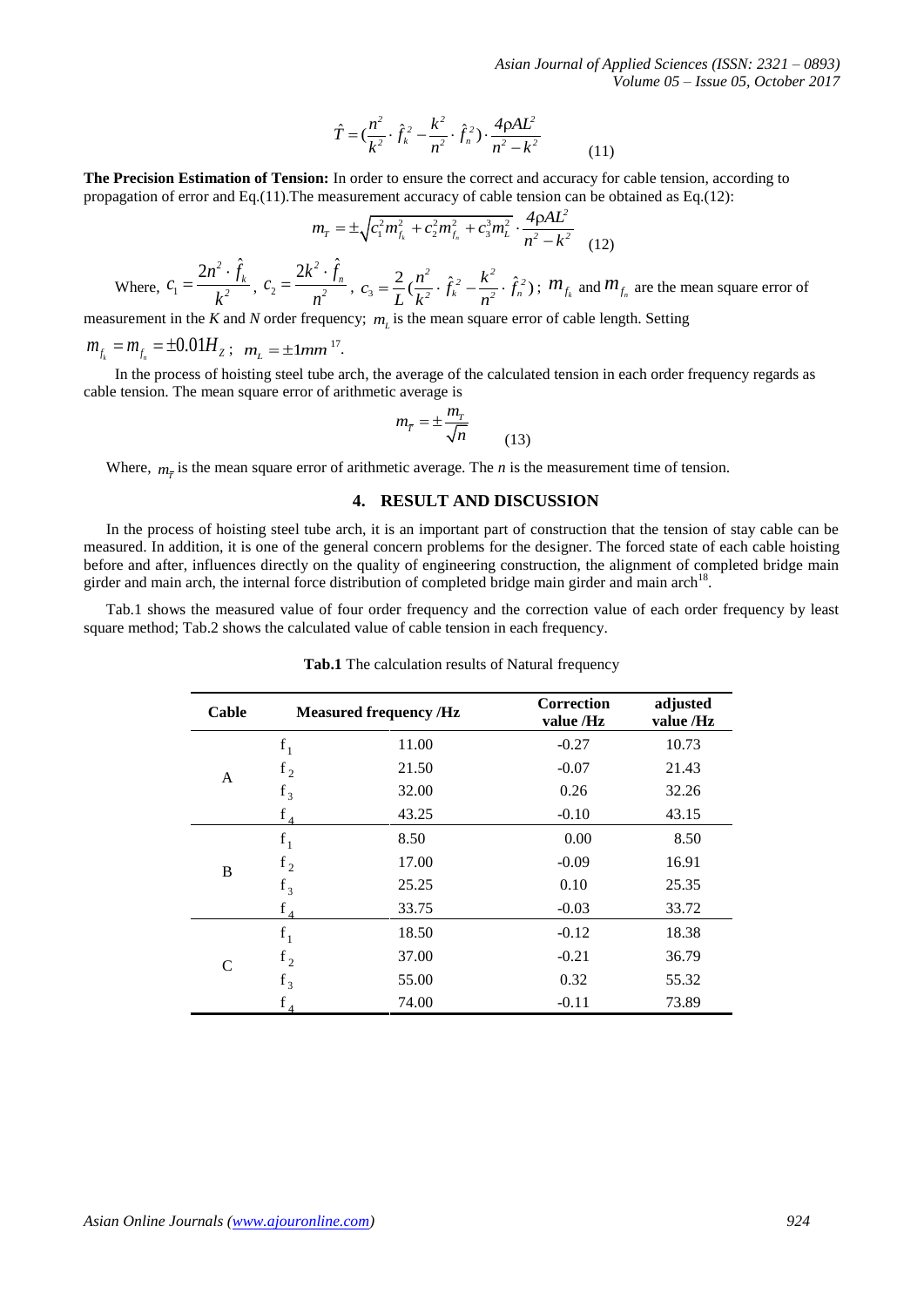| Cable |      | $T_{1/\text{kg}}$ | $T_{1,2}$ <sub>/kg</sub> | $T_{\rm 1,3}$ /kg |          | $T_{1,4}$ <sub>/kg</sub> $T_{2,3}$ <sub>/kg</sub> $T_{2,4}$ <sub>/kg</sub> $T_{3,4}$ <sub>/kg</sub> |          |          | $m_{\frac{1}{T}}$ <sub>/kg</sub> | Relative<br>Error<br>/9/0 |
|-------|------|-------------------|--------------------------|-------------------|----------|-----------------------------------------------------------------------------------------------------|----------|----------|----------------------------------|---------------------------|
|       | pre  | 7132.95           | 7239.65                  | 7186.01           | 7148.87  | 6896.56                                                                                             | 6785.73  | 7148.87  |                                  |                           |
|       | post | 6786.91           | 6796.35                  | 6786.32           | 6785.15  | 6781.57                                                                                             | 6789.23  | 6783.95  | 17.28                            | 0.26                      |
|       | pre  | 4269.14           | 4259.14                  | 4269.75           | 4263.26  | 4325.75                                                                                             | 4279.77  | 4149.49  |                                  |                           |
|       | post | 4270.14           | 4272.88                  | 4270.36           | 4269.26  | 4272.46                                                                                             | 4269.39  | 4269.44  | 11.91                            | 0.278                     |
|       | pre  | 20175.63          | 20175.63                 | 20221.03          | 20175.63 | 20465.08                                                                                            | 20175.63 | 19348.57 |                                  |                           |
|       | post | 19914.49          | 19912.72                 | 19905.65          | 19901.52 | 19898.57                                                                                            | 19897.91 | 19896.04 | 51.38                            | 0.258                     |

**Tab.2** The calculation results of cable tension

Where "pre" refers to the frequency without correction; "post" refers to the frequency with correction; The relative error is ratio of the mean square error of arithmetic average and the average of cable tension, its values reflects the precision of cable tension. And compared with Fang  $Z.^{s}S^{(1)}$  research, the calculation results are less error and more reliable. From Tab.1 and Tab.2

(1) It has been revised by least square method that each order frequency is obtained by vibration testing method. The K order frequency is about k times of the first order frequency. The difference value between any adjacent two order natural vibration frequency equal to the first order natural vibration frequency. Each order natural vibration frequency is equal interval.

(2)When the cable natural frequency has been corrected, the calculation of cable tension in each order frequency is approximate and error is small.

#### **5. CONCLUSION**

According to test cable tension by vibration testing method, this paper established condition adjustment model, to calculate the cable force with modified frequency by least square method. Data processing is tight, its results are also reliable and high precision. It provides a safety guarantee for bridge hoisting. In addition, after each order frequency has been corrected, the calculation of cable tension is almost same; Meanwhile, in the actual engineering calculation of cable force, without considering the influence of bending rigidity, the amendatory first order frequency can be calculated

directly into practical calculation, namely  $T_1 = 4 \rho A L^2 f_1$  $T_1 = 4 \rho A L^2 \hat{f}_1$ .

## **6. REFERENCES**

- [1] Soojin Cho, Jinsuk Yim, Sung Woo Shin & Hyung-Jo Jung, "Comparative Field Study of Cable Tension Measurement for a Cable-Stayed Bridge", Journal of Bridge Engineering,18(8), pp.748-757,2013.
- [2] Lardies Joseph & Minh-Ngi Ta, "Modal parameter identification of stay cables from output-only measurements", Mechanical Systems and Signal Processing, 25(1), pp.133-150,2011.
- [3] H. Nam, N.T. Nghia, "Estimation of Cable Tension Using Measured Natural Frequencies", Procedia Engineering, 14, pp.1510-1517,2011.
- [4] Pakos W, Wojcicki Z, Grosel J, Majcher K &Sawicki W, "Experimental research of cable tension tuning of a scaled model of cable stayed bridge", ARCHIVES OF CIVIL AND MECHANICAL ENGINEERING, 16(1), pp.41- 52,2016.
- [5] Kangas S, Hunt V, Helmicki A, Swanson J & Sexton R, "Cable-Stayed Bridges: Case Study for Ambient Vibration-Based Cable Tension Estimation", Journal of Bridge Engineering, 17(6), pp.839-846,2012.
- [6] Zhao, Y.B., Sun, C.S., Peng, J. & Wang, L.H., "The effect of temperature on the cable and cable force frequency", Chinese Journal of Applied Mechanics, 30(6), pp.904-908,2013.
- [7] Zhang, W., Wang, G.Z. & Sun, Y.M., "Analysis on Frequency and Force of Stay Cable Considering Flexural Rigidity", Journal of Highway and Transportation Research and Development, 29(7), pp.64-69+75,2012.
- [8] Li, Y.Q., Du, Y.L. & Fu, Q., "Research on Updating of Cable-stayed FE bridge Model Based on Measurements of Cable Tensions", Journal of the China railway society, 35(6), pp.91-95,2013.
- [9] Liao, J.B., Tang, G.W., Meng, L.B. & Zheng, G., "Approximate frequency calculation method for clamped cables", Journal of Vibration and Shock, 32(6), pp.149-151+172,2013.
- [10]He, W., Chen, H., Wang, B. & Hu, F., "Study of suspender tension measurement based on frequency method with complex boundary conditions", China Civil Engineering Journal, 45(3), pp.93-98,2012.
- [11]Guo, L.Y., "Study on vibration feature and cable stress detection of cable-stayed bridge", Journal of Bridge Construction,(3), pp.61-64,1995.
- [12]Mahboub, Vahid, "On weighted total least-squares for geodetic transformations", Journal of Geodesy, 86(5), pp.359–367,2012.